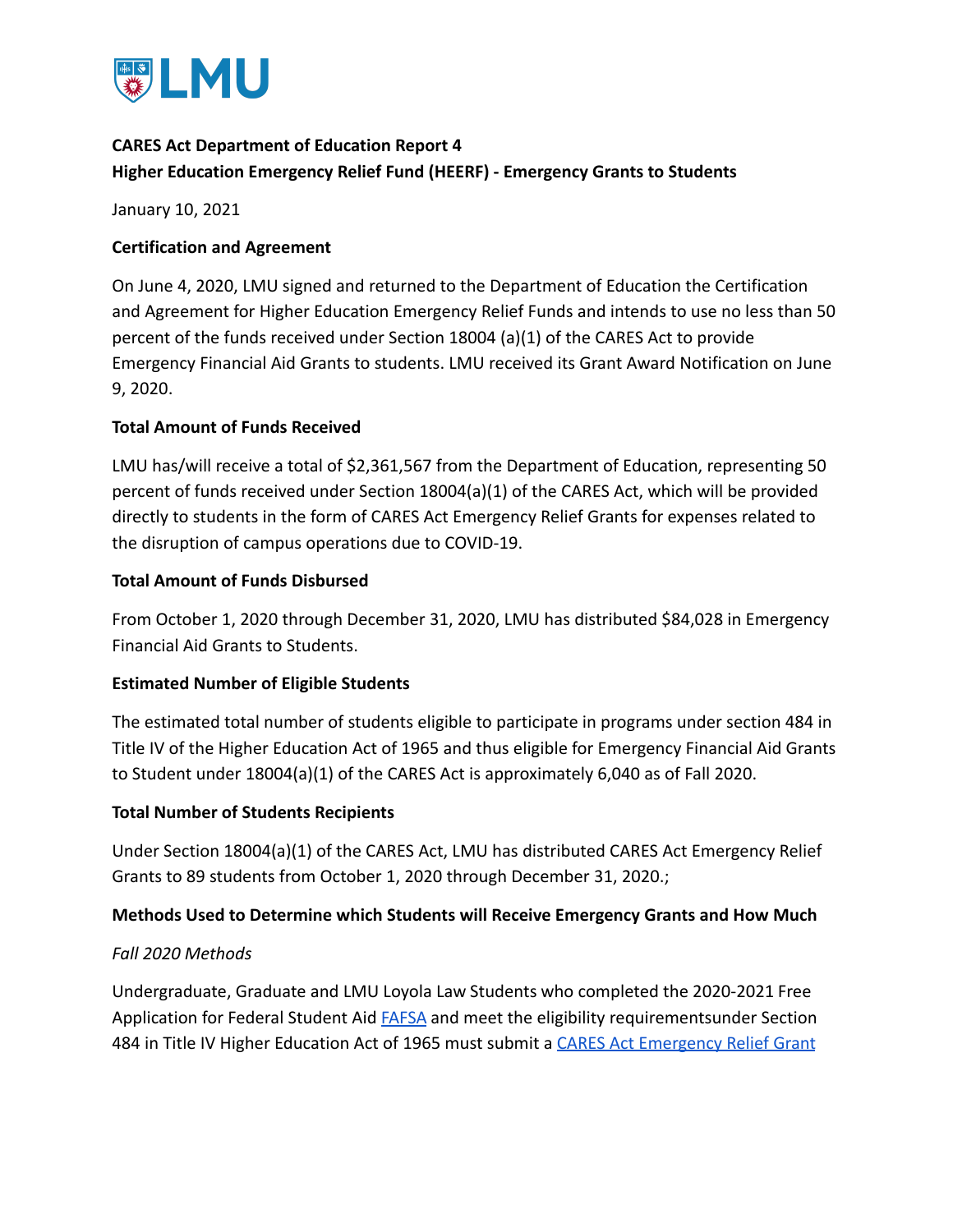

[Application](https://financialaid.lmu.edu/media/lmufinaid/graduatefinancialaid/2020-2021graduateforms/CARES%20Act%20Emergency%20Relief%20Application_2020_2021.pdf). Students are not required to have received federal aid to qualify. Financial Aid will review and determine an amount, if any, on a case-by-case basis.

Undergraduate, Graduate or LMU Loyola Law Students who are eligible to file a Free Application for Federal Student Aid [FAFSA](https://studentaid.gov/h/apply-for-aid/fafsa), but have not yet filed for 2020-2021, are encouraged to do so as soon as possible, as well as submit a CARES Act Emergency [Relief Grant Application.](https://financialaid.lmu.edu/media/lmufinaid/graduatefinancialaid/2020-2021graduateforms/CARES%20Act%20Emergency%20Relief%20Application_2020_2021.pdf) Financial Aid will review and determine grant amounts, if any, on a case-by-case basis.

## **Instructions, Direction and Guidance Regarding Higher Education Emergency Relief Fund (HEERF) - Emergency Grants to Students**

Webpage: LMU Financial Aid developed the FAQ's CARES [Act Webpage](https://financialaid.lmu.edu/current/caresactemergencyreliefgrant/) to provide information to all LMU students about CARES Act Emergency Relief Grant funding and procedures at LMU.

\*Please note that guidance was and continues to be updated on this webpage. LMU will continue to monitor guidance and update reporting and distribution of funds accordingly.

#### **Electronic Announcements sent to all students:**

- LMU This Week Student Express dated April 17, 2020
	- LMU to Receive Student Emergency Grants from CARES Act The U.S. Department of Education confirmed that the university will receive \$4.7 million in coronavirus aid and relief funding as a result of the CARES Act. The legislation provides about \$2.3 million in emergency grants for students. LMU is currently working to secure those funds and determine how to distribute pending further guidance and clarification from the Department. More information is forthcoming.
- Message sent by the Executive Vice President and Provost dated April 28, 2020
	- CARES Act Relief Aid In Progress The U.S. Department of Education confirmed that the university will receive COVID-19 aid and relief funding from the CARES Act, including emergency grants for students. More information will be forthcoming after funds are received from the federal government.
- LMU This Week Student Express dated June 9, 2020
	- CARES Act Funding Is On Its Way The U.S. Department of Education is processing LMU's application for CARES Act

student relief funding. The university will receive about \$2.3 million in the next few days. More information and details on who is eligible and how to receive the